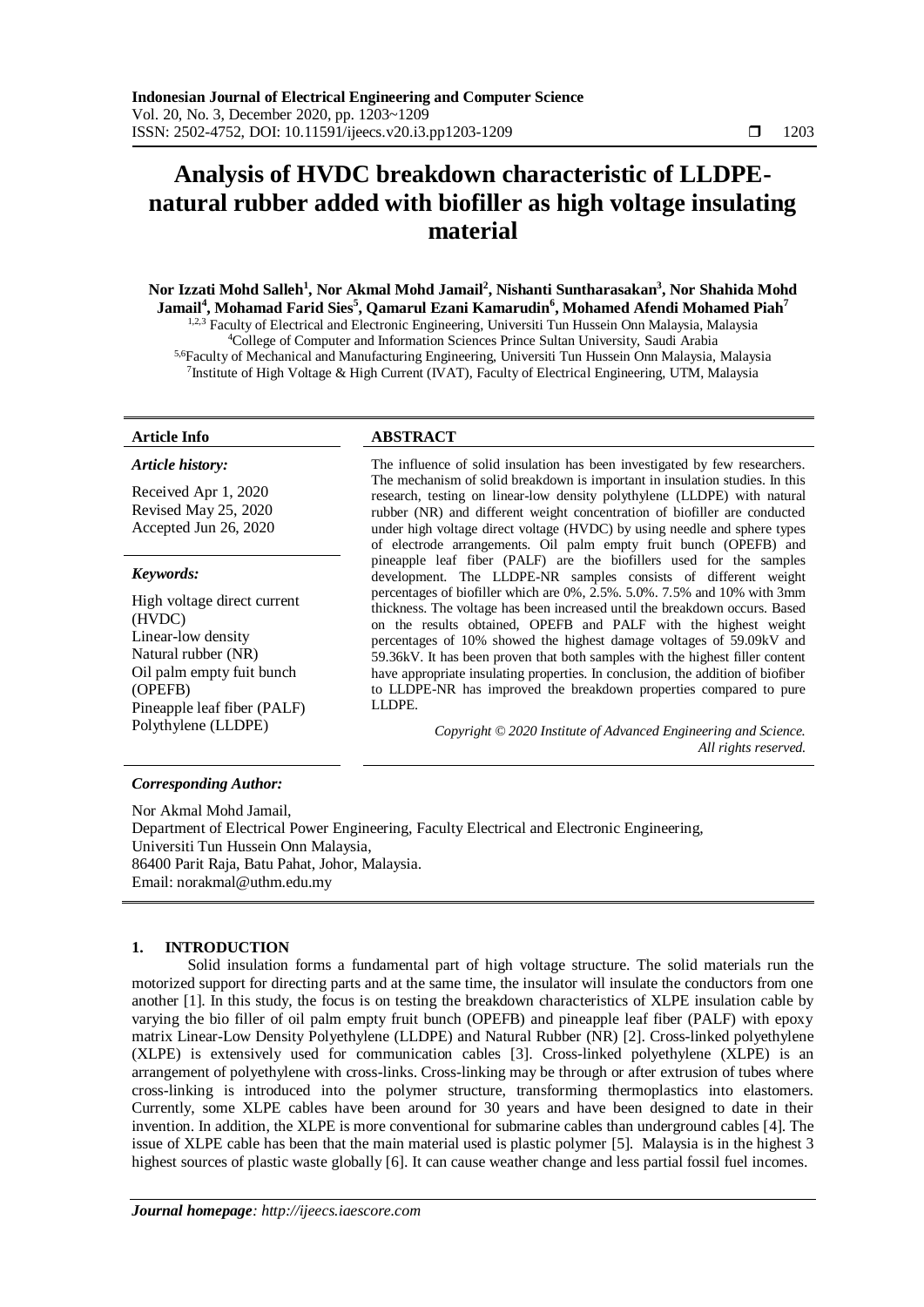Therefore, due to environmental issues, it is important to go for green technology in the field of materials science regarding the growth of biocomposites and compost without harming the environment. Both bio filler will be combined with the epoxy matrixes which are LLDPE and NR as the tensile strength might be improved by adding another concentration as it has the interaction between the polymer molecules due to the increase of interfacial surface area [7].

Oil palm empty fruit bunch and pineapple leaf fiber are listed in the secondary plant which means fiber is produced. Oil palm empty fruit bunch reached 65% cellulose, 0% hemicellulose, 29% lignin, 0% waxes,  $248(MPa)$  tensile strength,  $25\%$  elongation at break,  $0.7-1.55(g/cm3)$  density. Pineapple leaf fiber (PALF) reached 81% cellulose, 0% hemicellulose, 12.7% lignin, 0% waxes, 400-627(MPa) tensile strength, 14.5% elongation at break, 0.8-1.6(g/cm3) density, inexpensive and available. It is also reinforced with polycarbonate to produce several of composites [8, 9]. LLDPE is selected because of the smallest destruction and lowermost standardized degradation index during the mixing progression relate to the other thermoplastic. It has a density characteristics of 0.918 g/cm3, melt flow index of 1.0g/10 minutes and melting temperature at the range of  $120^{\circ}$ C -160 $^{\circ}$ C [10]. NR is used because it grows some interphases with the LLDPE matrix and provides a good way to the development of insulation [11]. According to the compound of 80% of LLDPE and 20% of NR with the ratio arrangement of 80:20 are designated as the base polymer in this testing [12].

# **2. RESEARCH METHOD**

This research consists of several stages. First stage is the samples development and second stage is HVDC breakdown test.

#### **2.1. Samples Development**

This project requires LLDPE, NR, OPEFB and PALF to prepare the 10 samples in order to determine the variation of breakdown voltages among different fiber and composition of material. LLDPE is used as base matrix and mixed with NR. 80% of LLDPE and 20% of NR ratio is used as the base of the composite along with biofiller.The weight percentage (wt %) of biofiller mixed with LLDPE and NR are 2.5%, 5%, 7.5% and 10%. The chosen weight percentage are depends on the quantity of material available as well as to cover from 1% to 10%. LLDPE and NR are selected as it is mentioned in the introduction. Figure 1 shows the material of LLDPE, NR, OPEFB and PALF. Figure 1 shows the 10 samples tested under HVDC breakdown test and Figure 2 shows the flowchart of samples development:



Figure 1. (a) LLDPE (b) NR (c) OPEFB (d) PALF

The supplier has been supplied for Natural Rubber, LLDPE, OPEFB and PALF (Table 1). Next, for the compounding process of polymer biocomposite, the NR has been mixed and blended with biofiller. The polymer biocomposites are prepared at 170°C using Brabender mixer. This Brabender mixer is controlled at 35rpm and the mixing duration is about 4 minutes for each sample. Lastly, compression molding is a process used to make stock shape materials which are both thermoplastic and thermoset. This is achieved by placing materials by adding heat and pressure. The sample has been prepared by using Hydraulic Hot press genesis brand manufacturing by Wabash MPI USA. This material is prepared into square shaped with a dimension of 24cm x 24cm x 0.3cm and the thickness of 3mm is obtained by hot melt pressing at 170°C for 10 minutes. Figure 2 shows the ten samples development that has been done based on Table 1.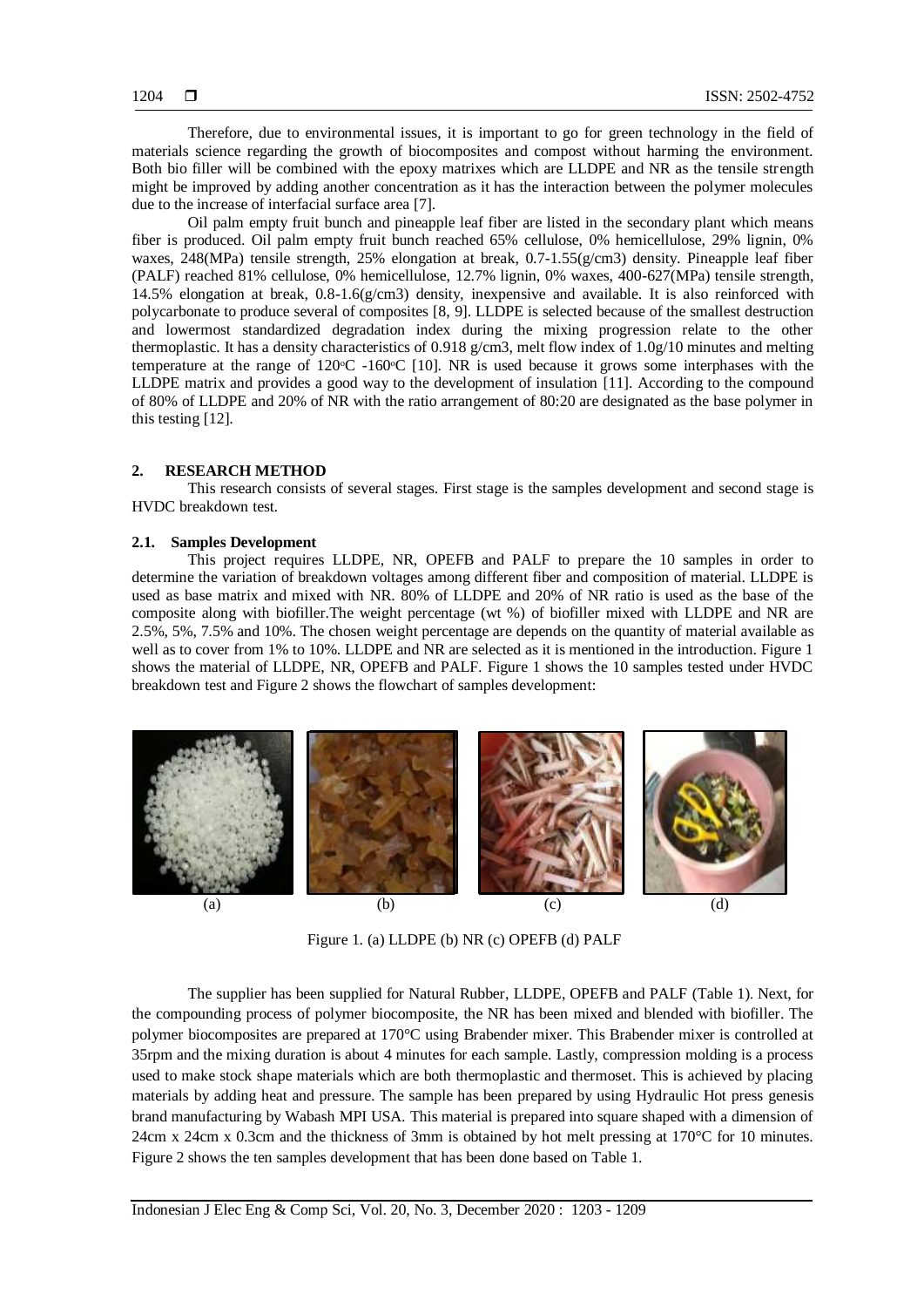| Tuble 1. Designation and composition of OTER B and Frame |                           |                 |                      |                |  |  |  |
|----------------------------------------------------------|---------------------------|-----------------|----------------------|----------------|--|--|--|
|                                                          | Weight percentage (wt. %) |                 |                      |                |  |  |  |
| Designation                                              | Low Linear Density        | Natural Rubber  | Oil Palm Empty Fruit | Pineapple Leaf |  |  |  |
|                                                          | Polyethylene (LLDPE)      | <b>SMR CV60</b> | Bunch (OPEFB)        | Fibre (PALF)   |  |  |  |
| А                                                        | 80                        | 20              |                      |                |  |  |  |
| B                                                        | 80                        | 20              | 2.5                  |                |  |  |  |
| C                                                        | 80                        | 20              |                      |                |  |  |  |
| D                                                        | 80                        | 20              |                      | 2.5            |  |  |  |
| E                                                        | 80                        | 20              |                      |                |  |  |  |
| F                                                        | 80                        | 20              |                      |                |  |  |  |
|                                                          | 80                        | 20              |                      |                |  |  |  |
| Н                                                        | 80                        | 20              | 7.5                  |                |  |  |  |
|                                                          | 80                        | 20              |                      |                |  |  |  |
|                                                          | 80                        | 20              |                      | 7.5            |  |  |  |
| K                                                        | 80                        | 20              | 10                   |                |  |  |  |
| L                                                        | 80                        | 20              |                      |                |  |  |  |
| М                                                        | 80                        | 20              |                      | 10             |  |  |  |

Table 1. Designation and composition of OPEFB and PALF



Figure 2. 10 samples development tested under HVDC breakdown test

### **2.2. HVDC Breakdown Test**

This subtopic is more about the HVDC breakdown test that has been carried out. The DC breakdown voltage measurement method is referred to the TERCO instruction sheet in the high voltage laboratory. For this test, DC voltage is applied to get the data of breakdown test for ten samples consisting of pure LLDPE (references), LLDPE+NR and LLDPE+NR+biofiller with added wt% of 2.5%, 5%, 7.5% and 10%. The samples are placed between two types of electrodes which are needle (0.5cm width) and sphere (5.5cm width). The sample is flanked between two electrodes and there is no space between it. The samples are tested continuously until the sample is fully breakdown and there are hissing and explosion sound when a breakdown occurred. Then, for this experiment the control desk voltmeter is used to observe the DC breakdown voltage values. Figure 3 shows the HVDC experimental arrangement, arrangement of needle electrode to spherical electrode and control desk voltmeter: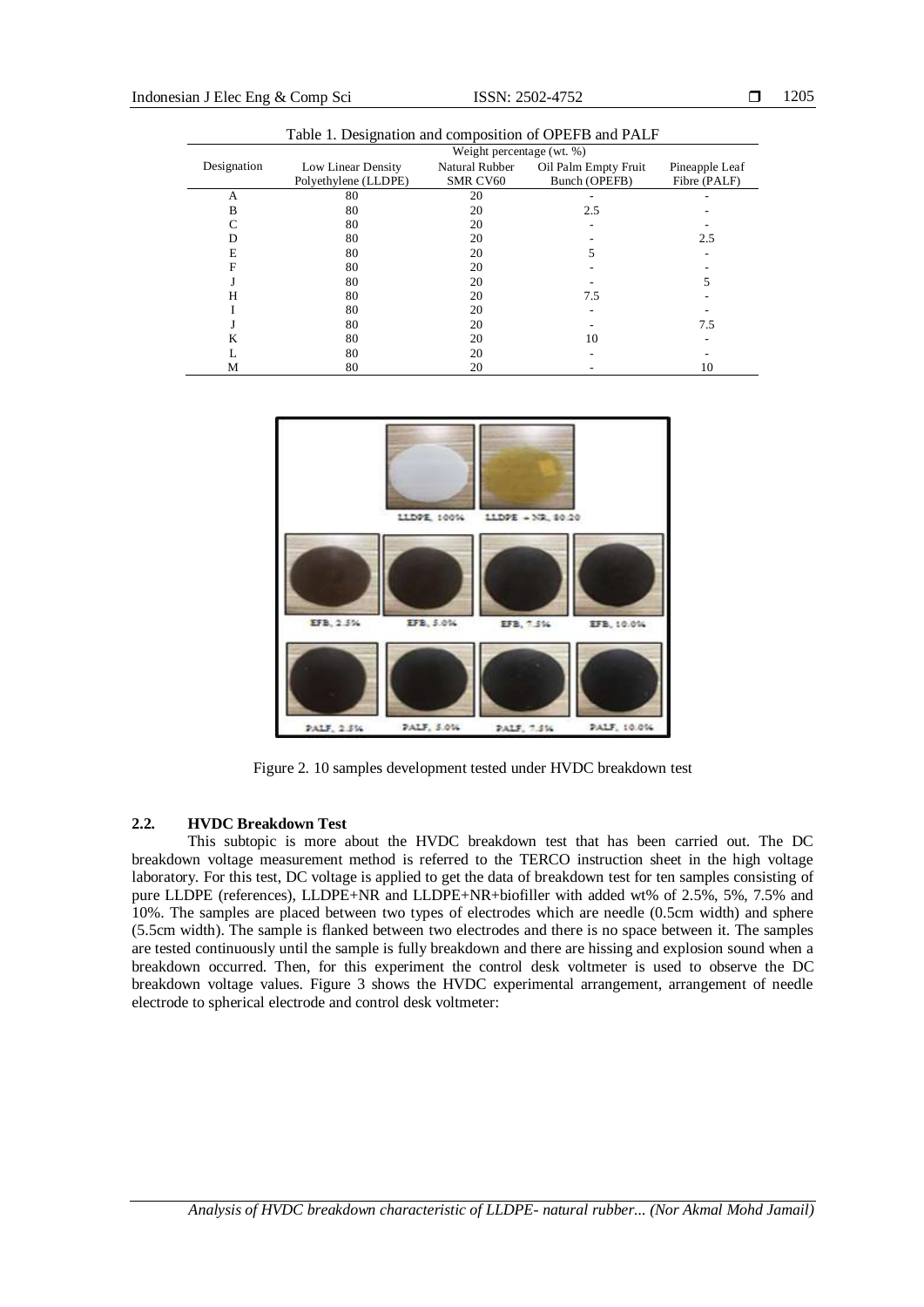

Figure 3. (a) HVDC equipmental arrangement (b) Electrode arrangement needle to sphere electrode (c) Control desk voltmeter

### **3. RESULTS AND DISCUSSION**

Each sample has undergone 6 times of breakdown voltage test. The sample is injected with maximum voltage and tested repeatedly until it is completely breakdown with a standard IEC 60502 [13]. The Table 2 and Table 3 show six breakdown voltage readings and from those values the average breakdown voltage is calculated. Based on the weight percentages of 2.5%, 5.0%, 7.5% and 10%, [10] both samples containing fiber produced the highest breakdown voltage values when added with the weight percentage of the fiber. The Table 2 shows the DC breakdown voltage test conducted on LLDPE+NR+OPEFB/PALF [14, 15]:

|                             | DC breakdown voltage test conducted on $LLDPE + NR + OPEFB$ |       |                                    |       |       |       |
|-----------------------------|-------------------------------------------------------------|-------|------------------------------------|-------|-------|-------|
| $LLDPE +$                   |                                                             |       | $LLDPE + NR + OPEFB$               |       |       |       |
|                             | <b>LLDPE</b>                                                | NR.   | $(80:20)$ : percentage fiber, wt%) |       |       |       |
| Number of breakdown voltage | Breakdown voltage, kV                                       |       | Breakdown voltage, kV              |       |       |       |
| (shots)                     | 100%                                                        | 80:20 | 2.50                               | 5.00  | 7.50  | 10.00 |
|                             | 55.47                                                       | 53.60 | 55.46                              | 59.57 | 55.24 | 60.96 |
|                             | 54.80                                                       | 54.21 | 55.68                              | 57.98 | 56.63 | 61.35 |
|                             | 52.60                                                       | 55.01 | 56.83                              | 57.23 | 55.12 | 57.27 |
| 4                           | 54.43                                                       | 54.09 | 57.83                              | 57.04 | 53.64 | 57.76 |
|                             | 53.95                                                       | 55.07 | 56.35                              | 58.68 | 53.96 | 57.94 |
| 6                           | 53.43                                                       | 54.55 | 56.29                              | 58.69 | 54.07 | 59.26 |
| Total average               | 54.11                                                       | 54.42 | 56.40                              | 58.19 | 54.77 | 59.09 |

Table 2. DC breakdown voltage test conducted on LLDPE + NR + OPEFB

Table 3. DC breakdown voltage test conducted on LLDPE + NR + PALF testing

|                             | DC breakdown voltage test conducted on $LLDPE + NR + PALF$ |           |       |                                    |                     |       |
|-----------------------------|------------------------------------------------------------|-----------|-------|------------------------------------|---------------------|-------|
|                             | <b>LLDPE</b>                                               | $LLDPE +$ |       |                                    | $LLDPE + NR + PALF$ |       |
|                             | NR.                                                        |           |       | $(80:20)$ : percentage fiber, wt%) |                     |       |
| Number of breakdown voltage | Breakdown voltage, kV                                      |           |       | Breakdown voltage, kV              |                     |       |
| (shots)                     | 100%                                                       | 80:20     | 2.50  | 5.00                               | 7.50                | 10.00 |
|                             | 55.47                                                      | 53.60     | 57.44 | 59.46                              | 50.04               | 61.29 |
|                             | 54.80                                                      | 54.21     | 58.84 | 59.65                              | 48.86               | 61.46 |
|                             | 52.60                                                      | 55.01     | 57.86 | 57.89                              | 45.67               | 58.69 |
| 4                           | 54.43                                                      | 54.09     | 58.65 | 59.72                              | 46.25               | 58.43 |
|                             | 53.95                                                      | 55.07     | 57.85 | 58.19                              | 45.70               | 58.73 |
| 6                           | 53.43                                                      | 54.55     | 57.88 | 58.01                              | 46.01               | 57.54 |
| Total average               | 54.11                                                      | 54.42     | 58.09 | 58.82                              | 47.09               | 59.36 |

According to the total average values at Table 2 and Table 3, Figure 4 shows the graph of HVDC breakdown voltage test, kV versus the weight percentage of fiber, wt%. Based on the Figure 3, the line graph shows that the breakdown voltage has increased when pure LLDPE is added with natural rubber and fiber. However, the HVDC breakdown voltage for PALF yielded higher value compared to OPEFB which is 59.36kV and 59.09kV respectively. Moreover, another weight percentage value for PALF under HVDC breakdown test shows the increment compared to breakdown voltage of OPEFB. There are decreased voltage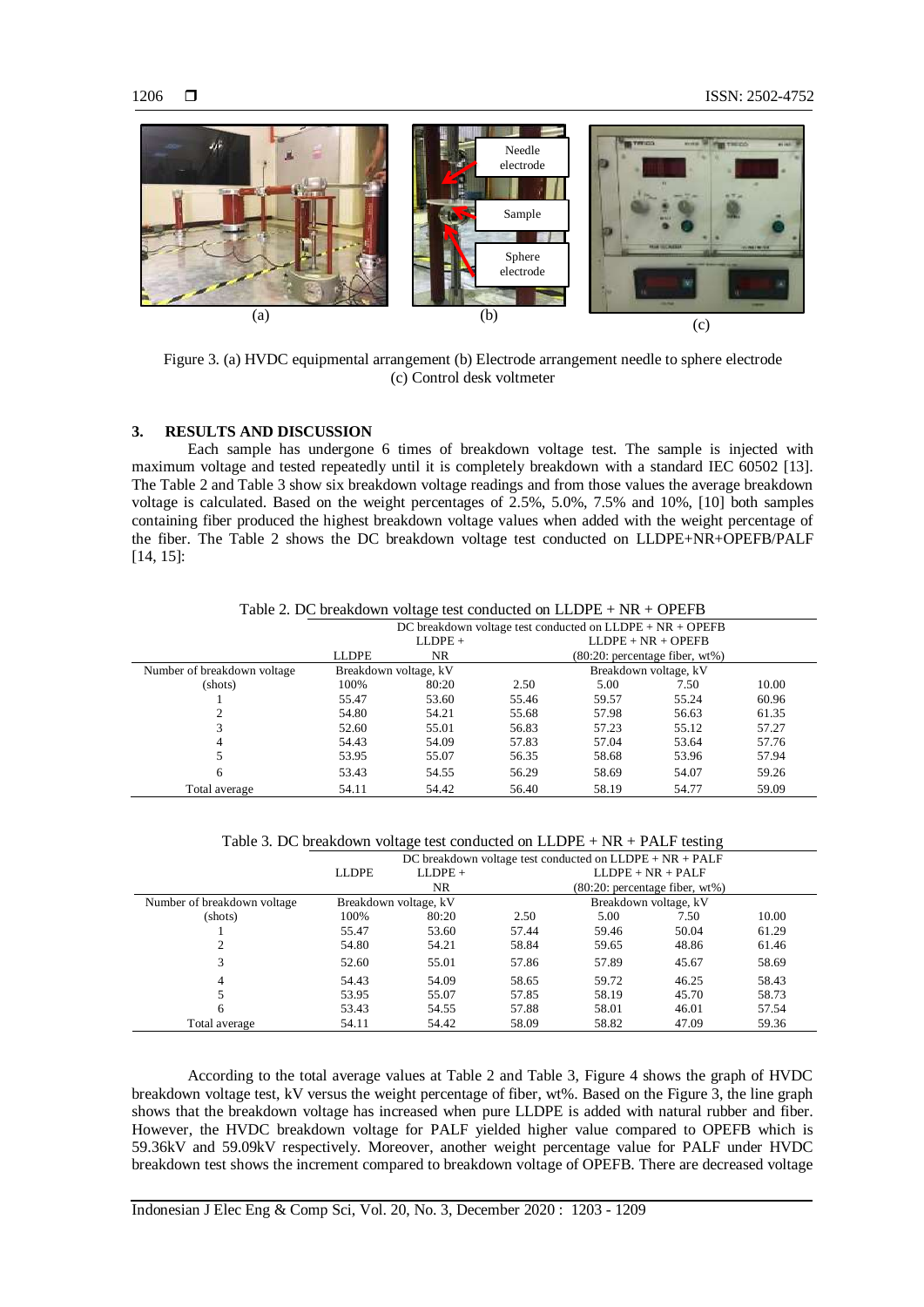values for both PALF and OPEFB at 7.5% and the DC breakdown voltage values have increased again at 10%.



Figure 4. Line graph HVDC breakdown voltage testing versus weight percentage of fiber

From the mechanical properties, the fiber contains cellulose, lignin and hemicellulose. Cellulose is the most important part in the fiber as cellulose is given as a sign of the strength properties. Besides, cellulose is from the cotton plants and trees which substitutes the petroleum feedstocks to make cellulose plastics. Moreover, the value of cellulose for PALF is  $81wt\%$  while for OPEFB it contains 65wt% of cellulose [7]. Therefore, the value of breakdown voltage for PALF is higher compared to OPEFB as PALF contains more cellulose thus the resistivity and strength higher than OPEFB. The 10% of weight percentage is most suitable for insulation characteristic as shown in the HVDC breakdown test. Addition of microfiller is proven to improve the breakdown properties of the sample due to interaction between the filler and base material which enhances the degradation of the sample and improving the insulator to become stronger than the base material. However, the value of breakdown voltage for both OPEFB and PALF have decreased at the weight percentage of 7.5% with the DC breakdown voltage values of 54.77kV for OPEFB while 47.09kV for PALF. These situations occured because the major problem for cellulose fiber is its own hydrophilic nature and it will influence the mechanical properties of natural fibers [16].

From the electrical properties, the researcher [17] has mentioned that the test had been conducted with 6 times of DC breakdown voltage test by using the samples that contain LLDPE, NR, SiO2 and TiO2 with the weight percentage of 1%, 3%, 5% and 7%. The outcome of the authors said that the higher the weight percentage of the fiber, the higher the DC breakdown voltage will be as it is assumed to have a good resistance to withstand the voltage. So from this test, OPEFB from the species of Elaeis guineensis and PALF from the species of Ananus comosus have shown that the DC breakdown voltage increases when added with several weight percentage of fiber [18]. Furthermore, this test is also conducted by adding 2.5% of weight percentage to LLDPE and NR where it is compared to the previous research that has been added with 2.0% of weight percentage to the samples. So the result shows the increment of breakdown voltage compared to the result with 2.0% of weight percentage for both OPEFB and PALF [19].

The sample material has been designed to be tested with the material size of 9cm diameter and 3mm thickness [20]. There are many steps that have been carried out before producing the solid material where the material consists of LLDPE, NR, OPEFB and PALF. The total sample of material to be tested is 10 samples.The design of the material are comprised into 100% of LLDPE, the ratio with 80% of LLDPE and 20 of rubber, and added with several weight percentage of 2.5%, 5.0%, 7.5% and 10.0% into the compounding of LLDPE+NR [21]. The DC breakdown test that has been done in high voltage (HV) laboratory by following the standard procedure from TERCO [22]. Before conducting the DC breakdown test, risk assessment needed to be filled up as to know the hazard that might occur when carrying out the experiment [23]. From the result it shows that hydrophilic surface can affect the chemical and physical of the material [24, 25]. By performing detail searching and analysis of this problem, the properties of the material will be able to change from bio-based plastic of non-renewable resources to a renewable resource and it is remarkable to go for the green technologies in the arena of material science over through the biocomposite without harming the environment [26].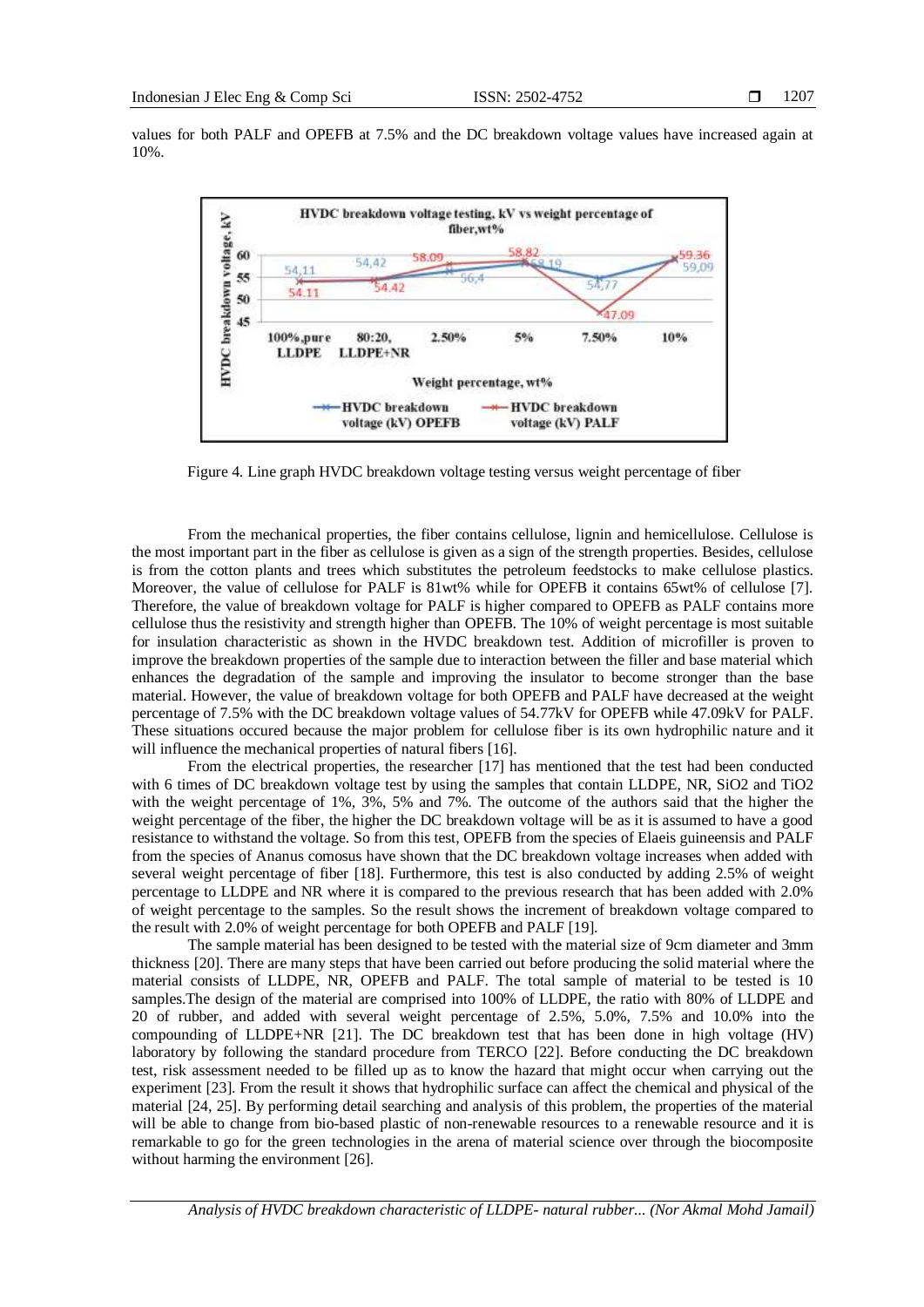#### **4. CONCLUSION**

In this project the development of the sample LLDPE-NR biocomposite material is successful for HV insulation with the highest breakdown. This DC breakdown test is conducted to distinguish whether the fiber of OPEFB and PALF can replace the coating of the wire cable as an alternative under DC voltages. Two types of fibers that have been used which consists of OPEFB and PALF. The HVDC breakdown test is conducted in order to obtain the value of breakdown voltage and with a constant distance of 3mm respectively to thickness of the sample. The results show that the values of breakdown voltage increases when added with the fiber either in OPEFB or PALF. The reference value for pure LLDPE is 54.11kV while when added with the weight percentage of 2.5% of fiber, the value of breakdown voltage has increased to 56.40kV for OPEFB and 58.02kV for PALF. The analysis that has been constructed through the line graph in Microsoft Excel also showed that the value of DC breakdown voltage has increased until 10% of weight percentage of fiber. Meanwhile, for the value of weight percentage of 7.5% DC breakdown voltage has decreased as an effect to the hydrophilic of the nature. Moreover, among both the fiber of OPEFB and PALF, the highest value of breakdown voltage is PALF as the mechanical properties of PALF contains more cellulose when compared to OPEFB as it will become more strengthful and resistive. In conclusion, all the results and analysis are stated at the very beginning are successfully done and completed.

#### **ACKNOWLEDGEMENTS**

The authors gratefully acknowledge Ministry of Higher Education Malaysia for supporting this research under Fundamental Research Grant Scheme for Research Acculturation of Early Career Researchers (FRGS-RACER) Vot No. RACER/1/2019/TK04/UTHM//6, Research Management Centre of Universiti Tun Hussein Onn Malaysia under grant vot K145, TIER 1 vot H090, GPPS vot H025 and Kvolt Focus Group Team, Polymer laboratory in UTHM for the equipment support, Taiko Plantation Sdn Bhd as a supplier Natural Rubber, Lotte Chemical as a supplier LLDPE.

#### **REFERENCES**

- [1] E.Kuffel, W.S. Zaengl, J.Kuffel, "High Voltage Engineering Fundamentals, *IEEE Power Eng. Rev.*, vol. 15, no. 5, p. 36, 1995.
- [2] T. P. Ying, A. M. Erfeida, C. X. Viet, and D. N. U. Lan, "Effects of filler incorporation routes on mechanical properties of low density polyethylene/natural rubber/silica (LDPE/NR/SI) composites," *Appl. Mech. Mater.*, vol. 679, no. October, pp. 154–157, 2014.
- [3] H. X. Wang, Y. L. Wang, and A. Z. Han, "Insulation parameters characteristics of XLPE cable in the course of its aging within CuSO4 electrolyte," *2008 Int. Conf. High Volt. Eng. Appl. ICHVE 2008*, pp. 331–334, 2008.
- [4] M. H. M. Sharif, N. A. M. Jamail, N. A. Othman, and M. S. Kamarudin, "Analysis of Electric Field and Current Density on XLPE Insulator," *Int. J. Electr. Comput. Eng.*, vol. 7, no. 6, pp. 3095–3104, 2017.
- [5] M. T. S. C. C. WHITE, J. WAGENBLAST, "From Electrical Transmission and Distribution Cable," vol. 40, no. 4, 2000.
- [6] J. Barasarathi, P. Agamuthu, C. U. Emenike, and S. H. Fauziah, "Microplastic abundance in selected mangrove forest in Malaysia," Proceeding ASEAN Conf. Sci. Technol. 2014, June 2015, p. 4, 2011
- [7] O. Faruk, A. K. Bledzki, H. P. Fink, and M. Sain, "Biocomposites reinforced with natural fibers: 2000-2010," *Prog. Polym. Sci.,* vol. 37, no. 11, pp. 1552–1596, 2012.
- [8] M. H. Ahmad, M. F. Dolmat, N. Bashir, H. Ahmad, and A. A. A. Jamil, "Effects of Oil Palm Empty Fruit Bunch Filler on the Electrical Tree Propagation in Silicone Rubber," *APCBEE Procedia*, vol. 3, no. May, pp. 147–153, 2012.
- [9] Farrah Diyana Zailan, Ruey Shan Chen, Shahrin Ahmad Shahdan, Adilah Mat Ali, Mohd Farid Hakim Mohd Ruf, "Blends of Linear Low-Density Polyethylene, Natural Rubber and polyaniline: Tensile properties and thermal stability", Vol 22, No 6, pp.1,28 April 2018.
- [10] N. A. M. Jamail, N. A. A. N. Zarujhan, and N. A. Muhamad, "Breakdown characteristic of LLDPE-NR nanocomposite using high voltage direct, current (HVDC) test," *Int. J. Simul. Syst. Sci. Technol*., vol. 17, no. 41, pp. 38.1-38.5, 2016.
- [11] M. H. Ahmad *et al.*, "Oil Palm Empty Fruit Bunch as a New Organic Filler for Electrical Tree Inhibition," *Oil Palm Empty Fruit Bunch as a New Org. Fill. Electr. Tree Inhib.*, vol. 6, no. 2, pp. 197–202, 2012.
- [12] Rahul Kher, Dr Nikhil Gondaliya, Mukesh Bhesanya, Latif Ladid, Mohammed Atiquazzaman, "Proceedings of the International Conference on Intelligent Systems and Signal Processing", vol 671, pp 246, 2017.
- [13] A. Andersen and J. Dennison, "Highly Accelerated Test Method for Characterizing Likelihood of Breakdown in HVDC Dielectric Materials", IEEE Transactions on Electrical Insulation and Dielectric Phenomena". March, 2017.
- [14] S. Agarwal, C. K. Panigrahi, A. Sahoo, and S. Mishra, "A novel study on bipolar high voltage direct current transmission lines protection schemes," *Int. J. Electr. Comput. Eng.*, vol. 8, no. 4, pp. 1977–1984, 2018.
- [15] S. Karuppannan Gopalraj and T. Kärki, "A review on the recycling of waste carbon fibre/glass fibre-reinforced composites: fibre recovery, properties and life-cycle analysis," *SN Appl. Sci.,* vol. 2, no. 3, pp. 1–21, 2020.